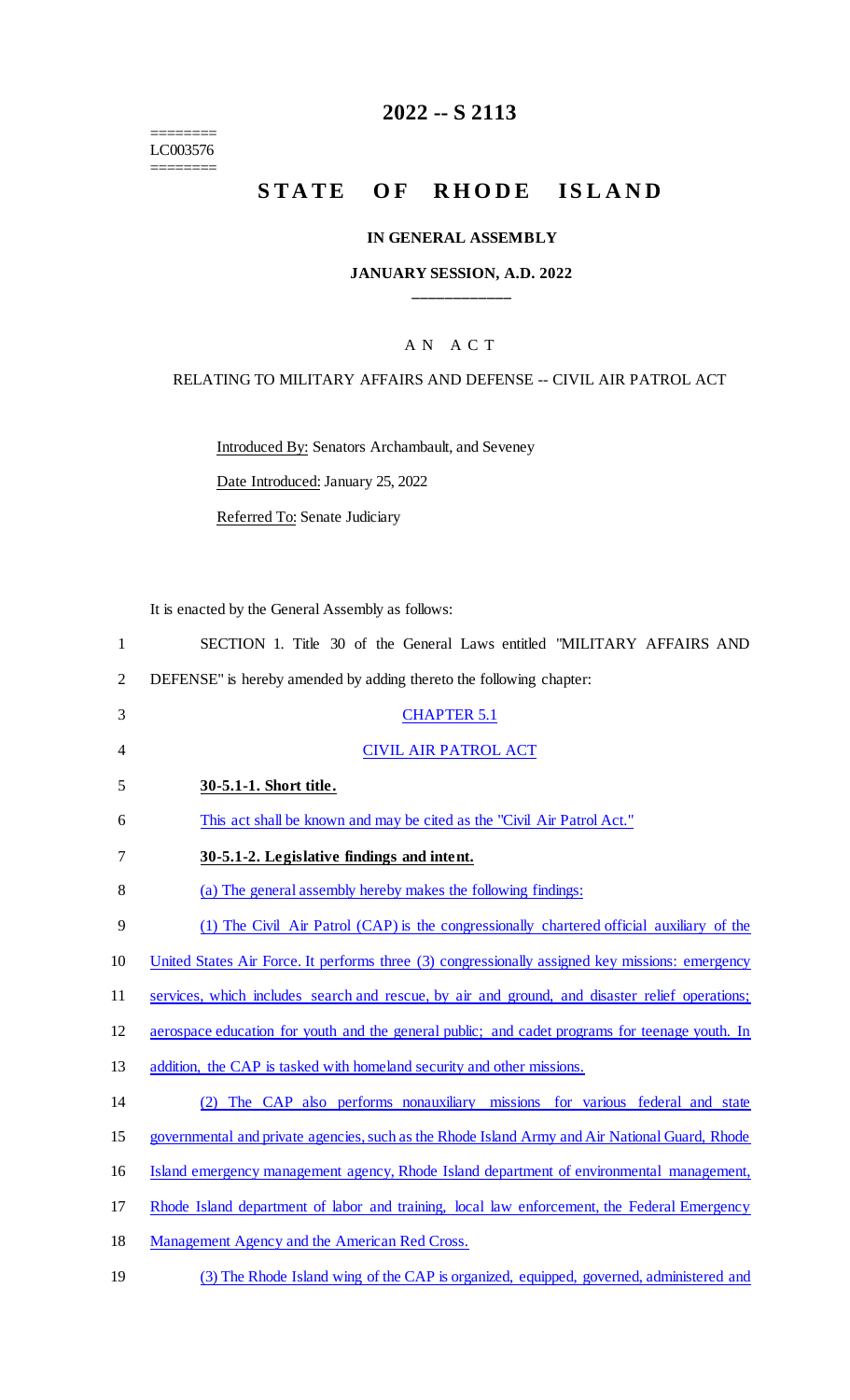| $\mathbf{1}$   | trained in accordance with the rules and regulations of the United States Air Force and the CAP.        |
|----------------|---------------------------------------------------------------------------------------------------------|
| $\overline{2}$ | (4) The Rhode Island wing of the CAP has air and ground assets located throughout the                   |
| 3              | state, as well as highly trained aircrews, ground search crews and other mission support personnel      |
| 4              | who perform, as unpaid professionals, valuable emergency services missions for the citizens of          |
| 5              | Rhode Island. Additionally, the Rhode Island wing of the CAP, through its missions of aerospace         |
| 6              | education and cadet programs, is instrumental in developing Rhode Island's youth as the leaders of      |
| 7              | the future.                                                                                             |
| 8              | (b)(1) In light of the invaluable services provided by the Rhode Island wing of the CAP to              |
| 9              | the state, it is the intent of the general assembly for the state to provide administrative, financial  |
| 10             | and other support to the Rhode Island wing of the CAP in order that it can continue to train and        |
| 11             | equip itself and its eleven (11) unpaid personnel to perform these valuable missions for the citizens   |
| 12             | of the state.                                                                                           |
| 13             | (2) It is also the intent of the general assembly to create protections for employees who are           |
| 14             | members of the CAP and who train for, and respond to, emergency services missions.                      |
| 15             | 30-5.1-3. Definitions.                                                                                  |
| 16             | As used in this chapter:                                                                                |
| 17             | (1) "Civil Air Patrol leave" means leave requested by an employee who:                                  |
| 18             | (i) Is a volunteer member of the civilian auxiliary of the United States Air Force known as             |
| 19             | the Civil Air Patrol; and                                                                               |
| 20             | (ii) Has been authorized by the United States Air Force, the governor or a department,                  |
| 21             | division, agency or political subdivision of the state to respond to or train for an emergency mission. |
| 22             | (2) "Emergency mission" means an Air Force assigned mission under which the Rhode                       |
| 23             | Island wing of the Civil Air Patrol conducts operations.                                                |
| 24             | (3) "Employee" means any individual who performs services for, or under the control of,                 |
| 25             | a provider of wages or remuneration.                                                                    |
| 26             | (4) "Employee benefits" means all benefits other than wages given by an employer.                       |
| 27             | (5) "Employer" means any person or entity that employs more than fifteen (15) employees.                |
| 28             | 30-5.1-4. Administration - Expenses of Civil Air Patrol.                                                |
| 29             | (a) Due to the nature of its congressionally assigned key missions and nonassigned                      |
| 30             | missions, the Rhode Island wing of the CAP shall be administered by the CAP Wing Commander              |
| 31             | with applicable state, federal and CAP regulations.                                                     |
|                |                                                                                                         |
| 32             | (b) The CAP Wing Commander, may expend state funds as follows:                                          |

security, emergency response, disaster relief or other similar missions;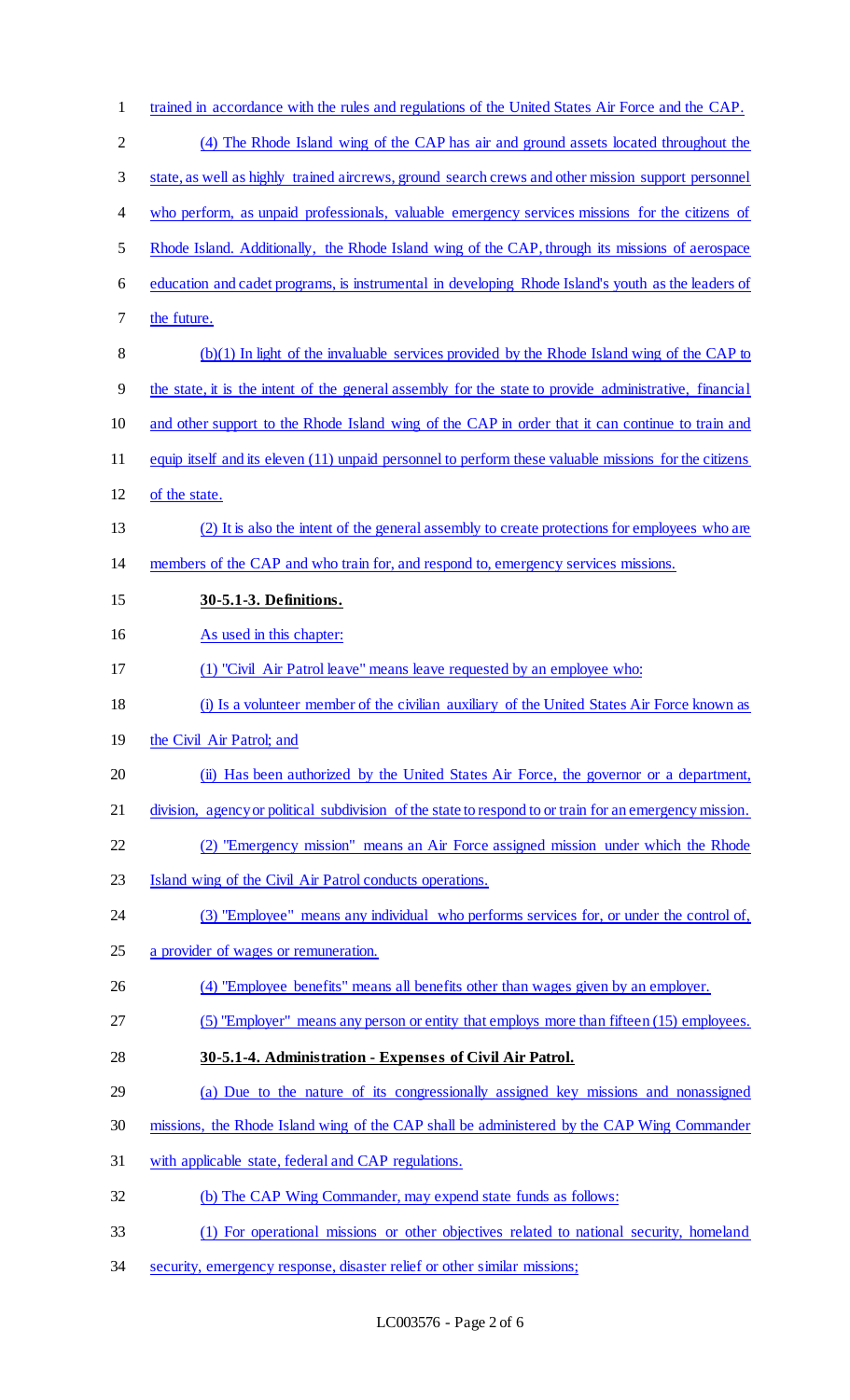(2) For educational and training purposes of the CAP, including, but not limited to, the purchase of CAP aviation, homeland security and emergency services education training aid books, materials and equipment; (3) To defray maintenance, repair and replacement costs of CAP aircraft, motor vehicles and other homeland security and emergency services equipment; (4) To purchase and obtain supplies and equipment for the CAP; and (5) To maintain the communications network for the CAP and to integrate it with other state communications networks. (c) Funds specifically appropriated by the general assembly for the purposes specified in subsection (b) of this section may be expended by the CAP Wing Commander and shall be expended for no other purposes. **30-5.1-5. Nondiscrimination by employer against Civil Air Patrol members.**  13 (a) An employer may not discriminate against or discharge from employment an employee who has been employed for a minimum of ninety (90) days and is a member of the CAP because of membership in the CAP. (b) An employer may not hinder or prevent an employee who has been employed for a minimum of ninety (90) days from performing service as part of the Rhode Island wing of the CAP during an emergency mission or training if the member is entitled to leave pursuant to the 19 provisions of this chapter. **30-5.1-6. Employer to provide leave.**  (a) An employer shall provide up to a maximum of ten (10) days per calendar year of unpaid CAP leave to an employee training for an emergency mission of the Rhode Island wing of 23 the CAP. 24 (b) An employer shall provide up to a maximum of thirty (30) days per calendar year of 25 unpaid Civil Air Patrol leave to an employee responding to an emergency mission of the Rhode Island wing of the CAP. (c) An employee shall give the employer: (1) At least fourteen (14) days notice of the intended dates of the beginning and end of leave together with an estimate of the amount of time needed to complete training; and (2) As much notice as possible of the intended dates of the beginning and end of leave together with an estimate of the amount of time needed to complete an emergency mission. (d) The employee shall report to the employer necessary changes in the time required to complete the training or mission. (e) The employer may require verification of the eligibility of the employee for the CAP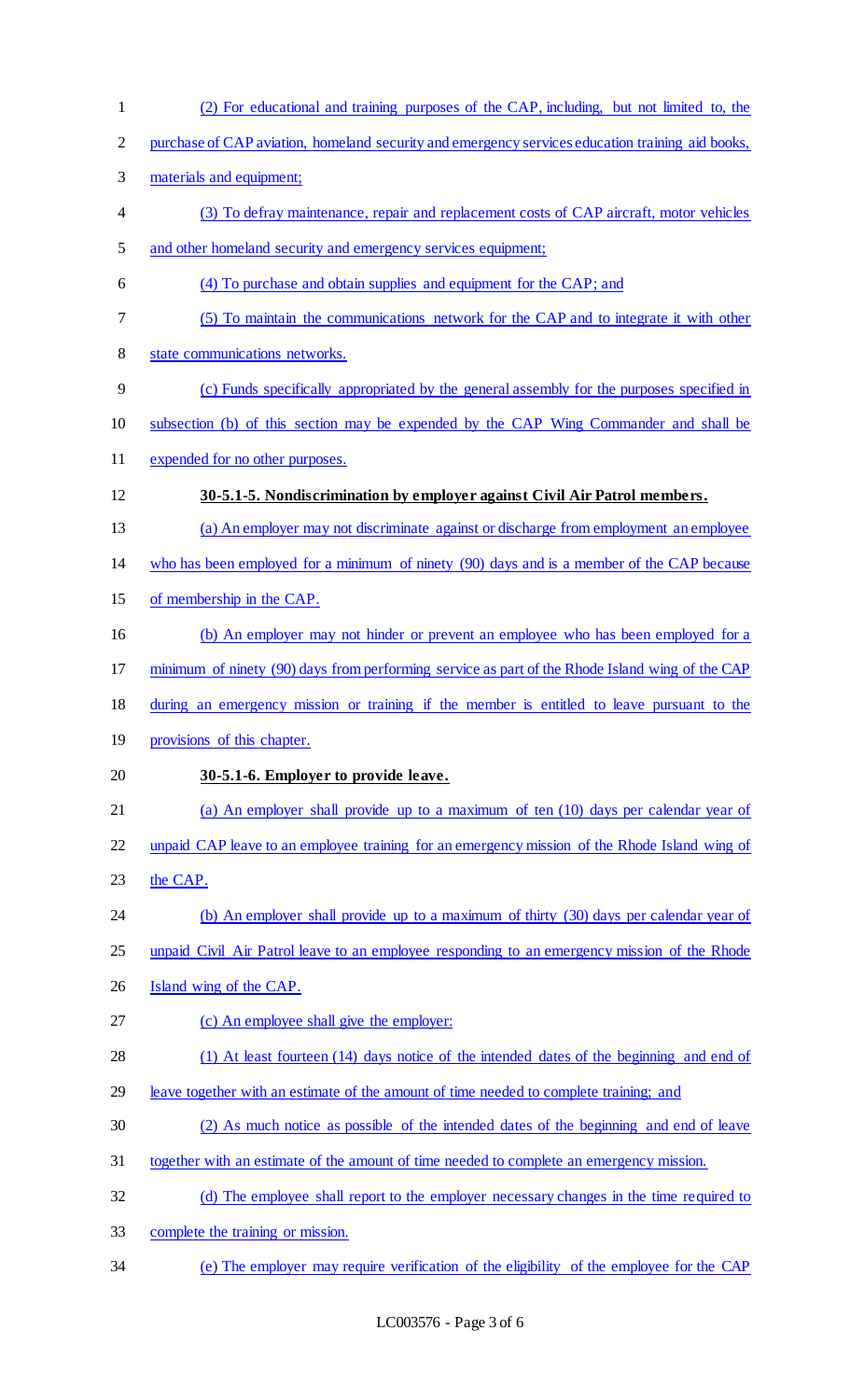- leave requested or taken.
- (f) If the employee fails to provide the required verification, the employer may deny the
- CAP leave.
- (g) An employee taking leave under this section is not required to exhaust all available leave or time-off benefits before using CAP leave.
- (h) This section shall not prevent an employer from providing an employee paid leave.
- **30-5.1-7. Return to work by employee.**
- (a) When the employee returns to work, the employer shall restore the employee to the
- position held when the leave began or to a position with equivalent seniority status, benefits, pay
- and conditions of employment.
- (b) An employer may decline to restore an employee as required in this section because of
- circumstances unrelated to the provisions of this section.
- (c) An employer and an employee may negotiate for the employer to pay for the benefits
- of the employee during the leave, but the employer is not required to continue or maintain employee
- benefits for any employee eligible for leave under this chapter where the employee would not be
- otherwise eligible for any benefit under the policies of the employer or the content of any employee
- benefit plan which regulates eligibility for benefits.
- **30-5.1-8. Accrued benefits retention - Restriction on use of leave - Collective**
- **bargaining agreements.**
- (a) The use of CAP leave under this chapter may not result in the loss of an employee
- benefit accrued before the first date of leave.
- (b) An employee using leave under any other provision of state or federal law may not
- concurrently use leave granted under this chapter.
- 24 (c) This chapter does not affect the obligation of an employer to comply with a collective
- 25 bargaining agreement or an employee benefit plan that provides greater leave rights to employees
- 26 than the rights provided under this chapter.
- (d) The grant of leave under this chapter may not be diminished by a collective bargaining
- agreement or an employee benefit plan entered into on or after July 1, 2022.
- (e) This chapter does not affect or diminish the contract rights or seniority status of an
- employee not entitled to CAP leave.
- **30-5.1-9. Certain actions by employer prohibited.**
- (a) An employer may not interfere with the use of CAP leave allowed under this chapter.
- (b) An employer may not discharge, fine, suspend, expel, discipline or in any other manner
- discriminate against an employee who is a member of the CAP as a result of the employee's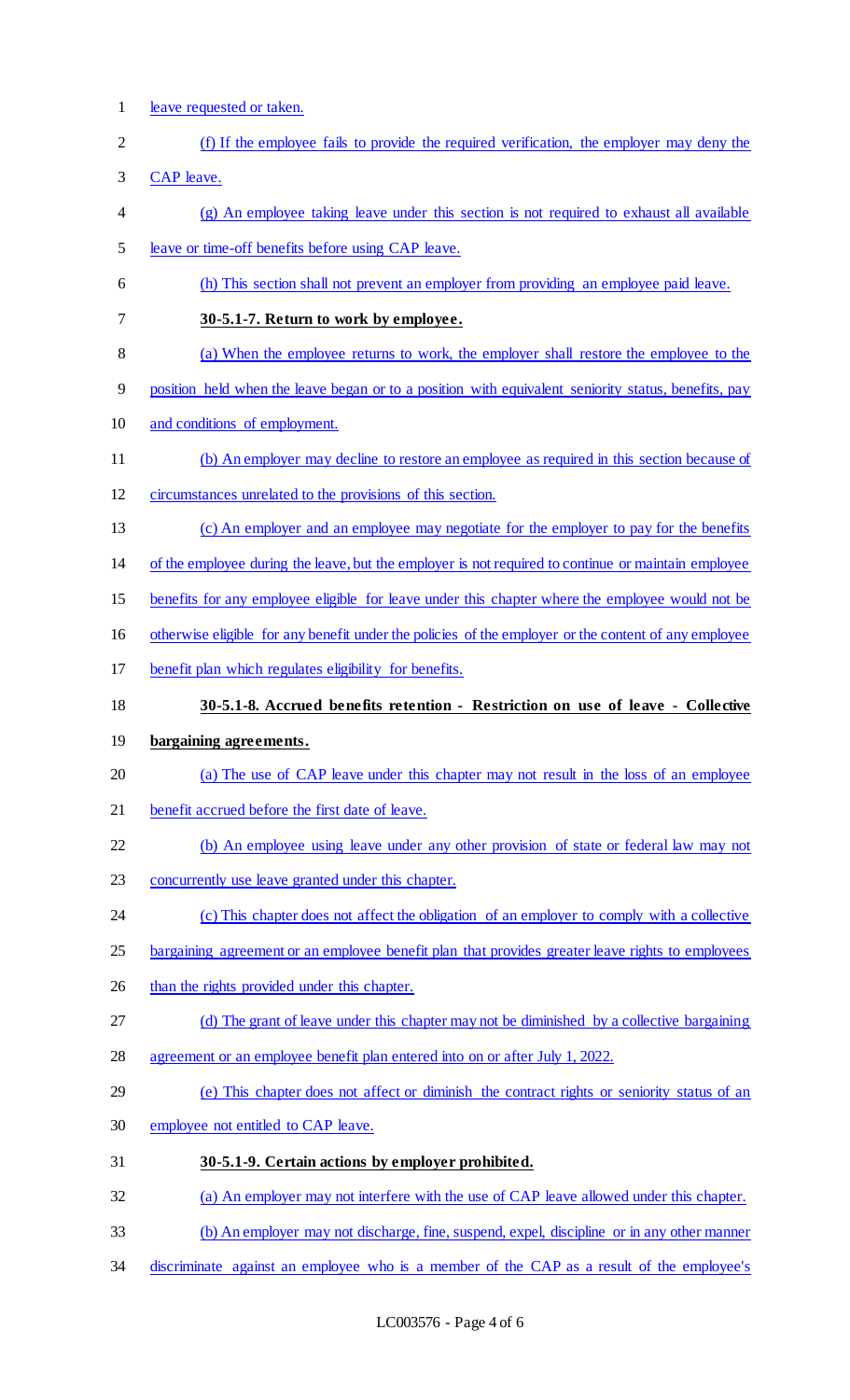- compliance with the provisions of this chapter or as the result of opposition to a practice not in
- compliance with this chapter.

## **30-5.1-10. Enforcement.**

- (a) An employee may bring a civil action in the appropriate superior court to enforce the
- provisions of this chapter.
- (b) The court may enjoin an act or practice that violates the provisions of this chapter and
- 7 may order equitable relief to redress the violation or to enforce this chapter, including the recovery
- of lost wages incurred as a result of any violation under this chapter. No other monetary damages
- may be awarded or recovered.
- SECTION 2. This act shall take effect upon passage.

#### ======== LC003576 ========